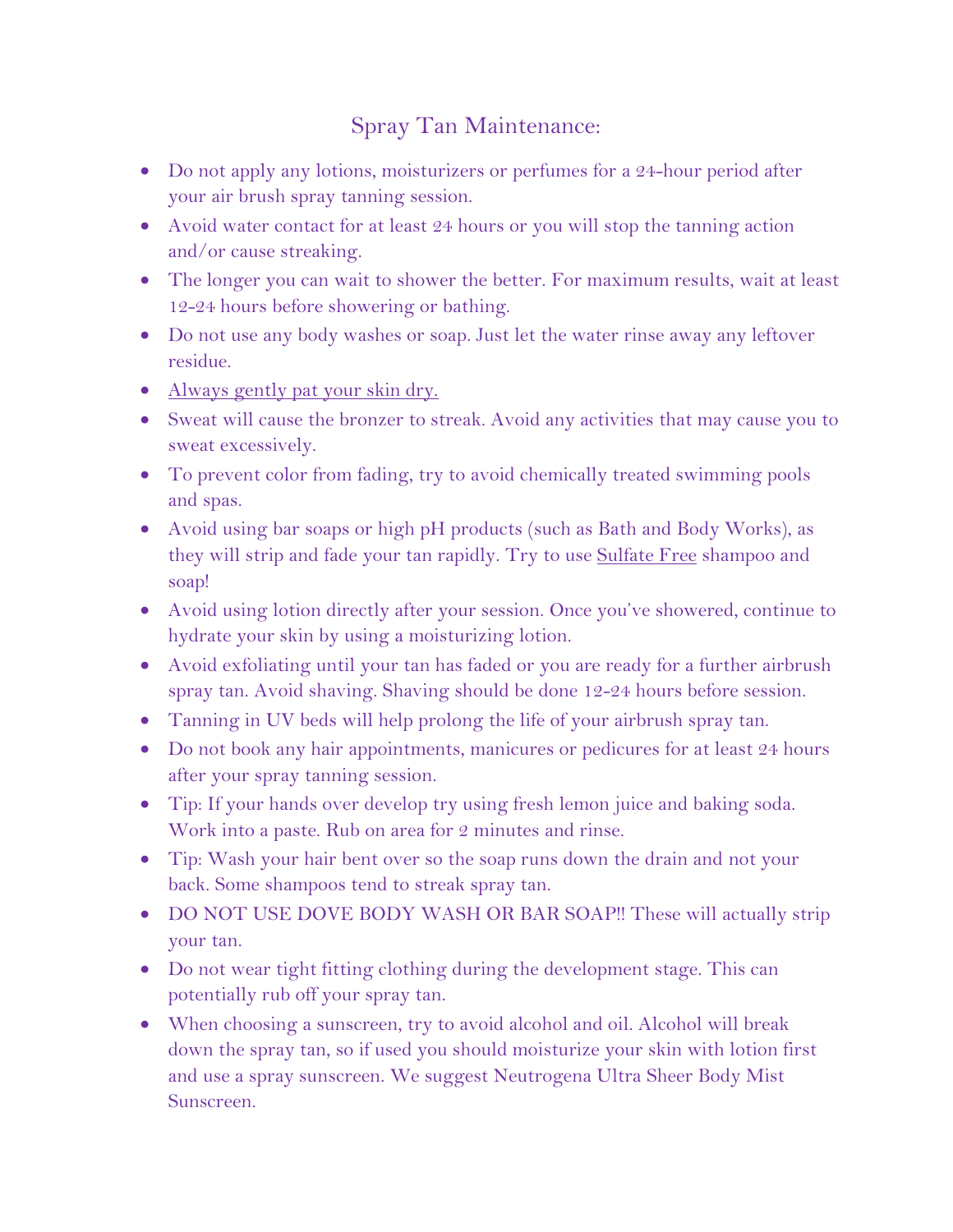## Rapid Spray Tan Maintenance:

- Do not apply any lotions, moisturizers or perfumes for a 24-hour period after your air brush spray tanning session.
- Avoid water contact for at least 2-4 hours or you will stop the tanning action and/or cause streaking.
- The longer you can wait to shower the better. For maximum results, wait at least 2-4 hours before showering or bathing.
- Do not use any body washes or soap. Just let the water rinse away any leftover residue.
- Always gently pat your skin dry.
- Sweat will cause the bronzer to streak. Avoid any activities that may cause you to sweat excessively.
- To prevent color from fading, try to avoid chemically treated swimming pools and spas.
- Avoid using bar soaps or high pH products (such as Bath and Body Works), as they will strip and fade your tan rapidly. Try to use Sulfate Free shampoo and soap!
- Avoid using lotion directly after your session. Once you've showered, continue to hydrate your skin by using a moisturizing lotion.
- Avoid exfoliating until your tan has faded or you are ready for a further airbrush spray tan. Avoid shaving. Shaving should be done 12-24 hours before session.
- Tanning in UV beds will help prolong the life of your airbrush spray tan.
- Do not book any hair appointments, manicures or pedicures for at least 24 hours after your spray tanning session.
- Tip: If your hands over develop try using fresh lemon juice and baking soda. Work into a paste. Rub on area for 2 minutes and rinse.
- Tip: Wash your hair bent over so the soap runs down the drain and not your back. Some shampoos tend to streak spray tan.
- DO NOT USE DOVE BODY WASH OR BAR SOAP!! These will actually strip your tan.
- Do not wear tight fitting clothing during the development stage. This can potentially rub off your spray tan.
- When choosing a sunscreen, try to avoid alcohol and oil. Alcohol will break down the spray tan, so if used you should moisturize your skin with lotion first and use a spray sunscreen. We suggest Neutrogena Ultra Sheer Body Mist Sunscreen.